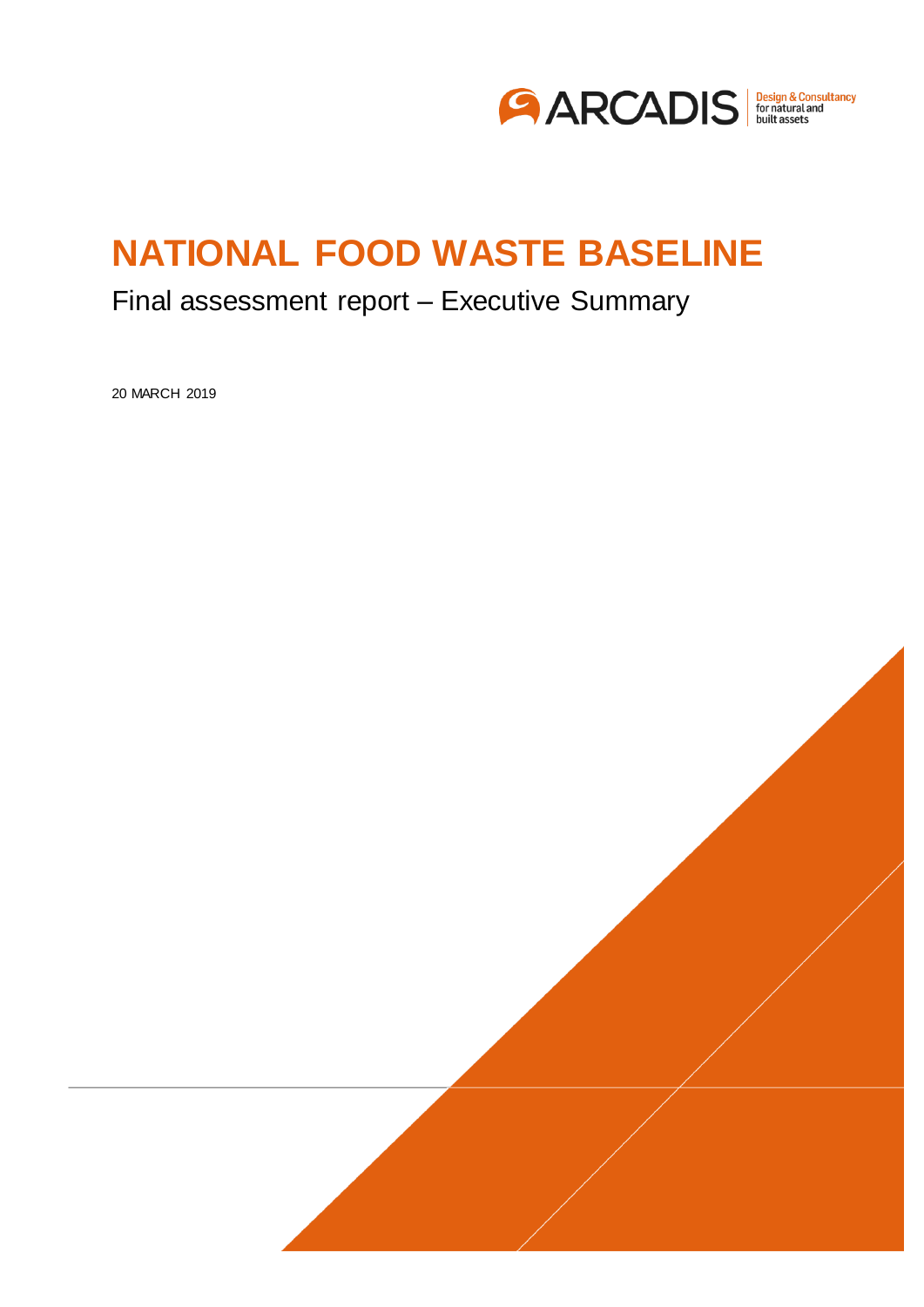# ACKNOWLEDGEMENTS

### Project Partners

Technical and review

- RMIT University
- Analytecon

### **Technical**

- Waste and Resources Action Programme (WRAP) UK
- **•** Empauer

With thanks to the state and territory governments, Food Innovation Australia Limited and the Steering Committee for the National Food Waste Strategy:

- AgriFutures Australia
- Australian Food and Grocery Council
- Australian Hotels Association
- Australian Institute of Packaging
- Australian Retailers Association
- Centre for Supply Chain and Logistics, Deakin **University**
- CSIRO Agriculture and Food
- Fight Food Waste Cooperative Research Centre
- OzHarvest
- National Farmers' Federation
- National Waste and Recycling Industry Council
- Refrigerants Australia
- Rural Research & Development Corporations

This project was supported with funding from the Australian Government's National Environmental Science Program.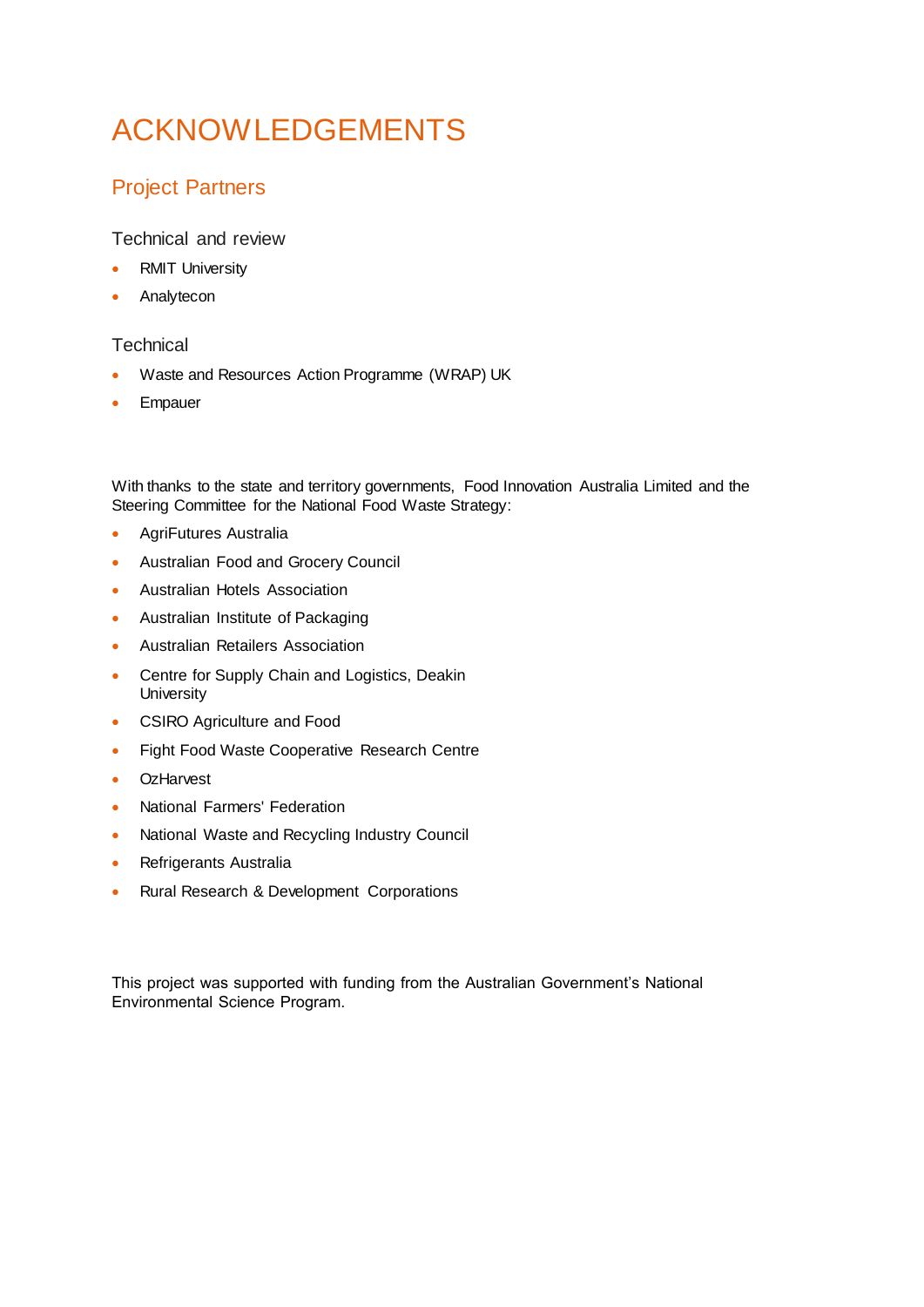## **EXECUTIVE SUMMARY**

Australia generated an estimated 7.3 million tonnes (MT) of food waste in 2016/17 from across the entire supply and consumption chain. The waste was managed in a wide variety of ways depending on its characteristics and the sector that generated it. Across the supply and consumption chain, 1.2 MT was recycled, 2.9 MT was recovered and 3.2 MT was disposed.

The National Food Waste Baseline project is the first detailed quantification of food waste in Australia at the country scale and across the full food supply and consumption chain, from primary production through to consumption and disposal or recovery. It was developed in response to the National Food Waste Strategy (the Strategy) released by the Australian Government in November 2017 to contribute toward global action to reduce food waste and align with the United Nations' Sustainable Development Goal (SDG) Target 12.3<sup>1</sup>, which aims to ensure sustainable consumption and production patterns. The Strategy also helps give effect to Australia's obligations under the United Nations Framework Convention on Climate Change to reduce greenhouse gas emissions, primarily through the diversion of food waste from disposal outcomes.

The Strategy sets the objective to halve food waste along the supply and consumption chain by 2030. The Strategy adopts a circular economy approach that takes into account the food waste hierarchy and seeks to capture food waste as a resource.

Total food waste generation of 298 kilograms per capita<sup>2</sup> (7.3MT nationally) constitutes the National Food Waste Baseline.

Generation of food waste is not evenly dispersed along the supply and consumption chain. Households and primary production are the largest waste generating sectors, together accounting for 65% of national food waste. Significant volumes are also generated in food manufacturing (24%) [\(Figure 1\)](#page-2-0).



<span id="page-2-0"></span>*Figure 1: National food waste generation by sector, 2016/17 (Food waste from the transport sector is integrated into these quantities)* 

www.un.org/sustainabledevelopment/development-agenda/

<sup>1</sup> Transforming our world: 2030 Agenda for Sustainable Development;

<sup>2</sup> Australian population on June 30, 2017 – 24.59 million (Australian Bureau of Statistics)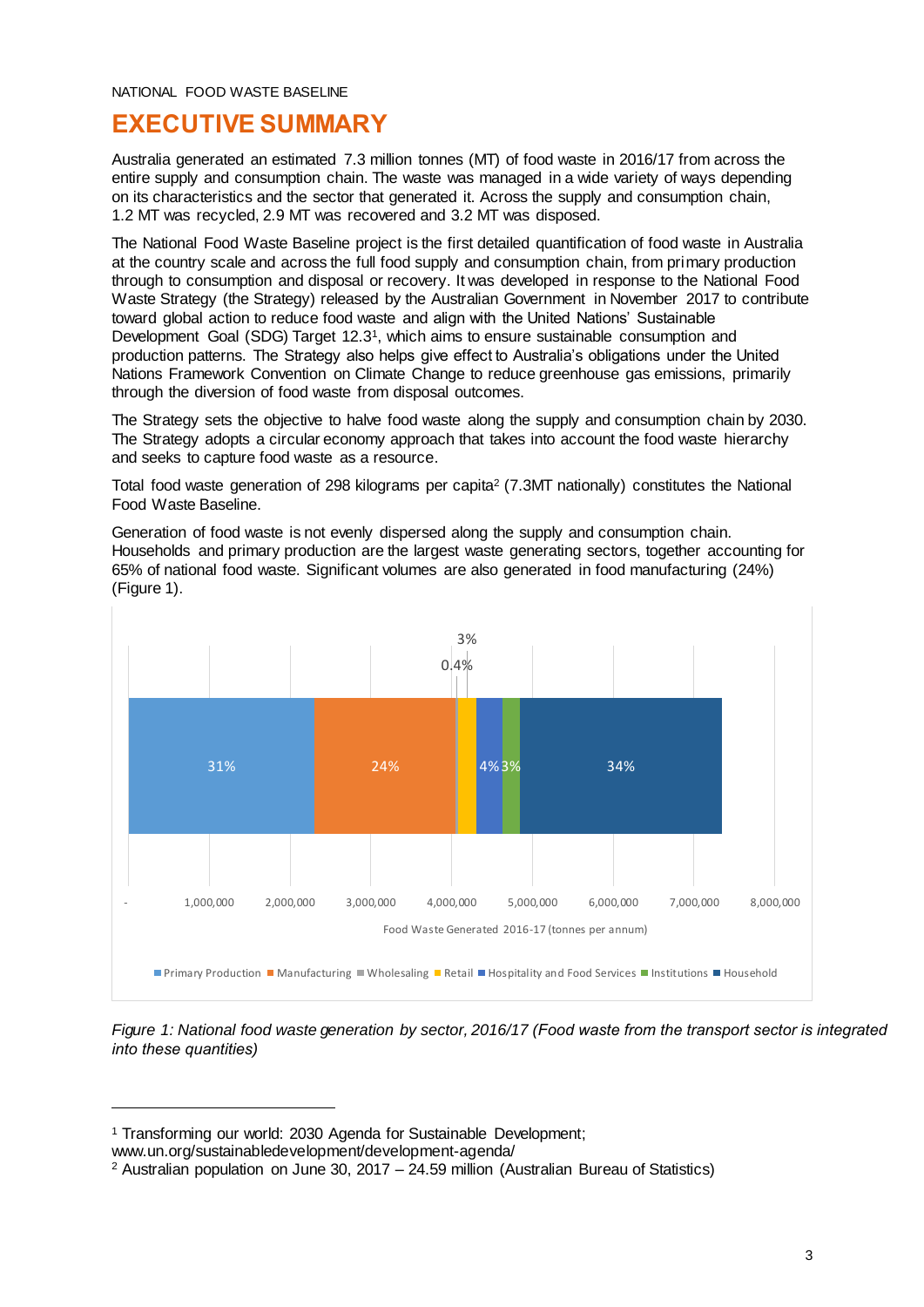A critical determinant in the baseline estimate of national food waste generation is how food waste is defined in the Strategy. This is more specific than how waste is defined in the Australian Government's 2018 National Waste Policy. Waste is defined as material that has finished initial use and entered a waste stream, including material that is recycled and landfilled<sup>3</sup>. This definition supports most state and territory government waste strategies with the primary aim to divert material from landfill to any productive use.

The Strategy defines food waste as:

- Solid or liquid food that is intended for human consumption and is generated across the entire supply and consumption chain.
- Food that does not reach the consumer, or reaches the consumer but is thrown away. This includes edible food, the parts of food that can be consumed but are disposed of, and inedible food, the parts of food that are not consumed because they are either unable to be consumed or are considered undesirable (such as seeds, bones, coffee grounds, skins, or peels).
- Food that is imported into, and disposed of, in Australia.
- Food that is produced or manufactured for export but does not leave Australia.

While many governments have committed to the United Nations' SDG Target 12.3, each country has developed its own approach to quantifying and defining food waste. The National Food Waste Baseline methodology incorporates leading international approaches – including from the United Kingdom<sup>4</sup>, Europe<sup>5</sup> and the multi-stakeholder initiative Champions 12.3 – and the key Food Loss and Waste (FLW) Accounting and Reporting Standard developed to support SDG Target 12.3.

The centrepiece of the FLW Standard's definitional framework is a finite set of possible destinations for food material and its associated inedible parts, other than going direct to human food. Three modifications were made to the suite of destinations to suit the Australian food and waste context: the 'Other' category was divided into recovery and disposal destinations; Refuse/Litter was deleted given this data is very minimally collected for food waste in Australia; and Food Rescue has been specifically quantified as an area of particular policy and business interest in waste avoidance rather than a waste destination.

To apply the conceptual framework, the Australian Government has designated each of the modified 12 destinations as either a food outcome or a food waste outcome, based on the context of Australia's food industry and the objectives of the Strategy. All destinations have been designated as waste except for Food Rescue and Animal Feed, which in line with practice in the UK $<sup>6</sup>$  and elsewhere have</sup> been considered food outcomes as they remain within the human food system.

While all other destinations are considered waste, they are not all equal. The conventional waste hierarchy ranks waste outcomes by preference, with various tiers of resource recovery being clearly preferable to disposal. The food waste hierarchy adds another filter, with priority given to activities that avoid food waste by keeping food in the food system.

Broadly, three types of activities are recognised as avoiding food waste: reduction of food waste through efficiency and optimisation at all points of the supply and consumption chain; repurposing food waste streams into new food products; and redistributing surplus food within the food system (food rescue).

This priority focus does not devalue initiatives to move up the hierarchy any food waste that is generated. Resource recovery activities such as composting, rendering and energy conversion provide significant triple bottom line value as food waste initially destined for disposal is diverted to resource recovery or higher value activities These activities and outcomes will also continue to be driven and measured by state and territory governments, and at a national scale by the Australian Government's National Waste Policy and the National Waste Report.

l

<sup>3</sup> National Waste Policy: Less Waste More Resources, 2018

<sup>4</sup> Food Surplus and Waste Measurement and Reporting, A Reference Document for Suppliers, 2018. WRAP UK <sup>5</sup> FUSIONS Definitional Framework for Food Waste, 2014

<sup>6</sup> [http://www.wrap.org.uk/sites/files/wrap/Animal\\_feed\\_info\\_sheet.pdf,](http://www.wrap.org.uk/sites/files/wrap/Animal_feed_info_sheet.pdf) accessed 05/11/2018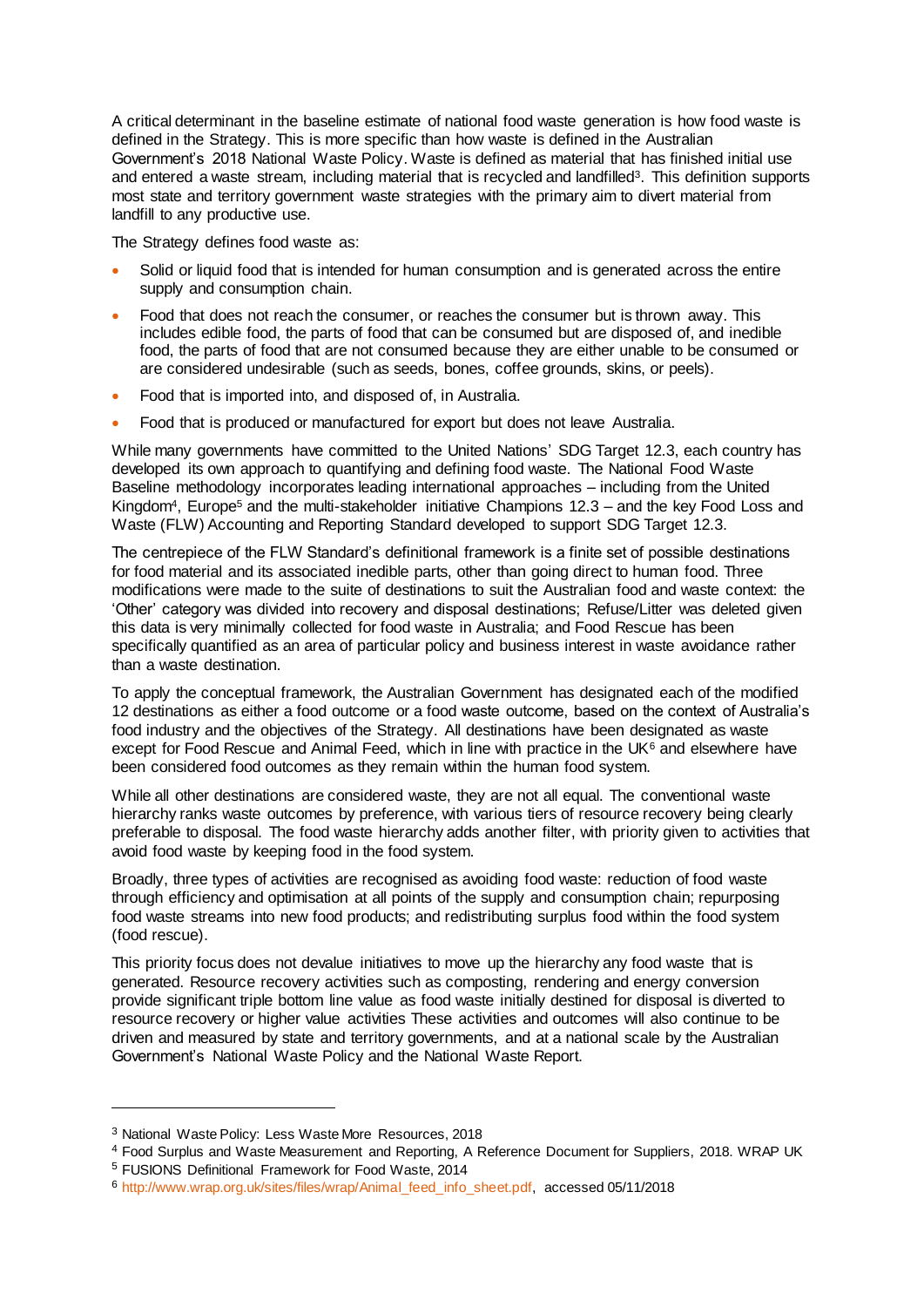The baseline project has shed light on the Australian food industry and consumer practices by identifying where food waste is being generated at the sector level across the supply and consumption chain, and by state and territory. Arcadis' confidence in the food waste estimates is moderate across the board, with lower confidence in some sectors. The data available for wholesale, retail, hospitality and some food manufacturing sub-sectors is limited, while transport has been separately reported due to data challenges isolating food waste from this sector.

The sector-by-sector analysis indicates households, primary production and manufacturing are the largest generators of food waste, which helps to identify opportunities to reduce food waste at scale [\(Table 1\)](#page-4-0). It indicates the preferred approaches currently used by the various sectors that comprise the food chain, including households, with each sector typically favouring a small number of pathways based on its individual operating context.

| <b>Destination</b>                              | Production<br>Primary | Manufacturing  | <b>Wholesale</b> | Retail | Hospitality | Institutions   | Households | Total          | <b>Total per capita</b><br>$\overline{8}$ |
|-------------------------------------------------|-----------------------|----------------|------------------|--------|-------------|----------------|------------|----------------|-------------------------------------------|
| Bio-based materials /<br>biochemical processing |                       | 105            |                  |        |             |                |            | 105            | 4.3                                       |
| Co-digestion / anaerobic<br>digestion           |                       | 74             |                  | 8      |             |                |            | 82             | 3.3                                       |
| Composting / aerobic<br>processes               |                       | 716            | 14               | 47     | 17          |                | 198        | 992            | 40.4                                      |
| Other - Recovery                                | ä,                    | 113            |                  |        |             |                |            | 113            | 4.6                                       |
| Controlled combustion<br>(energy recovery)      |                       | $\overline{7}$ |                  |        |             |                |            | $\overline{7}$ | 0.3                                       |
| Land application                                |                       | 487            |                  |        |             |                |            | 487            | 19.8                                      |
| Not harvested /<br>ploughed in                  | 2,270                 |                |                  |        |             |                |            | 2,270          | 92.3                                      |
| Other - Disposal                                |                       |                |                  |        |             |                |            |                |                                           |
| Landfill                                        |                       | 62             | 13               | 177    | 307         | 209            | 2,302      | 3,070          | 124.8                                     |
| Sewer / Wastewater<br>treatment                 |                       | 194            | ٠                |        |             |                | ÷          | 194            | 7.9                                       |
| <b>Total</b>                                    | 2,270                 | 1,758          | 27               | 232    | 324         | 209            | 2,500      | 7,320          | 297.7                                     |
| Animal feed                                     | 337                   | 3,437          | 25               | 135    | ÷           | $\overline{a}$ | ä,         | 3,934          | 160.0                                     |
| Food rescue                                     | 11                    | 19             | 1                | 17     | 0.4         | $\mathbf 0$    |            | 48             | 2.0                                       |

<span id="page-4-0"></span>

| Table 1: A summary of destinations for food waste and surplus, quantified by sector (kT) |  |  |  |  |  |  |
|------------------------------------------------------------------------------------------|--|--|--|--|--|--|
|------------------------------------------------------------------------------------------|--|--|--|--|--|--|

\* Food waste from transport is integrated into these quantities but discussed separately.

The two largest sources of food waste nationally are household food waste to landfill and harvestready produce that is not harvested and / or ploughed in. Other significant streams include food manufacturing waste disposed to land application or composting and food waste from the hospitality and institution sectors.

Surplus food redistributed to food rescue or diverted to animal feed are considered to remain within the human food system. Significant quantities are sent to animal feed from early in the supply chain, where it predominantly goes to feed animals for subsequent human consumption.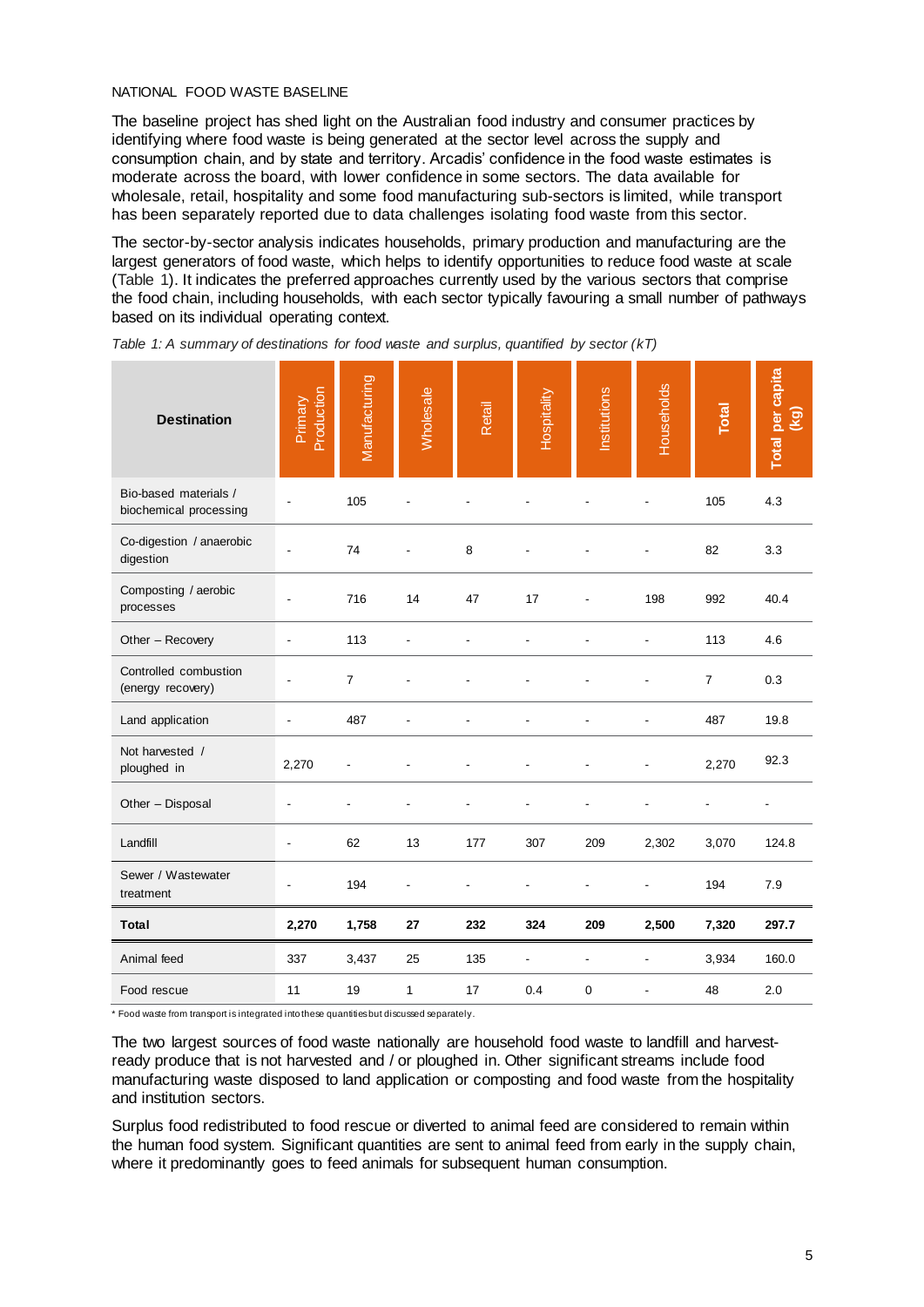It is worth noting the only specific exclusion within the National Food Waste Baseline, which is sugarcane fibre (bagasse). The bagasse left after sugar refining, which is an inedible part associated with food, accounts for around 28% (by weight) of the raw sugarcane and in 2016/17 totalled 10 MT<sup>7</sup>. The bagasse proportion has also been applied to harvest losses that remain in the field, totalling 1 MT of bagasse in 2016/17. This 11 MT has been excluded from the baseline quantification as it significantly skews the national food waste estimate, particularly in Queensland where the sugar industry is highly concentrated. Removing it from the dataset allows more refined analysis and comparison across the economy, and better reflects the scale of food waste generation in the rest of the food manufacturing sector.

Waste from the sugar industry is already well utilised, with mill-generated bagasse primarily combusted to generate on-site power. The waste stream is a target of various state and Commonwealth government research and grant programs<sup>8</sup> and the Queensland Biofutures 10-Year Roadmap and Action Plan<sup>9</sup>.

[Figure 2](#page-5-0) illustrates the distribution of food waste generation across Australia, identifying states and territories for priority focus. This follows population as well as specific agricultural and manufacturing sectors concentrated within each jurisdiction.



<span id="page-5-0"></span>*Figure 2: A breakdown of food waste generation by jurisdiction (excluding bagasse)*

The National Food Waste Baseline provides a benchmark for measuring national performance in implementing activities to avoid and recover food waste, by establishing a consistent framework to quantify food waste generation and to track progress towards the target of halving food waste.

National food waste figures, however, are not particularly useful for international comparison. There are two reasons for this. Firstly, food waste generation is a function of multiple factors unique to each country, including business and consumer practices, economic mix and scale, systems of government, food culture, social demographics, infrastructure, geography and climate. The Australian

l

<sup>8</sup> www.daf.qld.gov.au/business-priorities/plants/field-crops-and-pastures/sugar/funding-bodies

<sup>7</sup> Estimate by the Sugar Cane Milling Council

<sup>9</sup> www.statedevelopment.qld.gov.au/industry-development/biofutures.html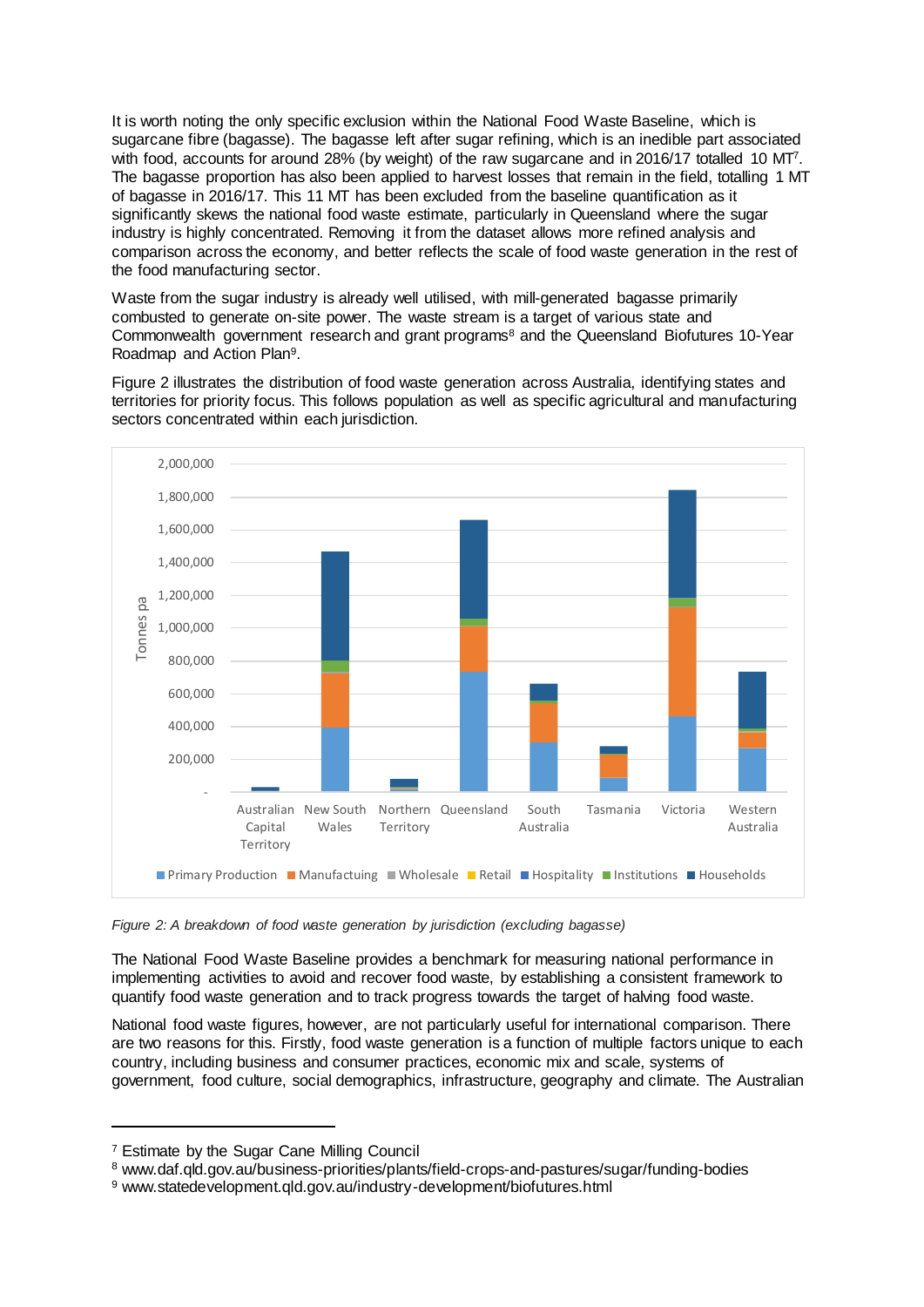agricultural base and food context is distinct from cold climate Canada, the compact UK and the food tastes of Asia.

Secondly, country figures cannot be directly compared due to differences in the way food waste is defined, even where similar overall food waste accounting frameworks have been applied, and in the scope of data and the collection methodologies. These differences can be overt, such as the UK excluding primary production or the key US analysis by ReFED defining food waste exclusively as that sent to landfill. Differences can also be hidden in the detail, such as the critical designation of destinations as food or waste, and the position on whether to include the inedible parts of food, which represent a significant proportion of food waste.

Data quality and coverage is also highly variable, all of which inject significant uncertainty into any comparison of food waste performance between countries.

The United Nations SDG Target 12.3 is *by 2030, to halve per capita global food waste at the retail and consumer levels and reduce food losses along production and supply chains, including postharvest losses<sup>10</sup>*. Each country is at liberty to choose how to define their individual baseline estimates based on an internally consistent methodology and recognising the data available within the country and its context. Australia has adopted a broad approach, both to the definition of food waste and the scope of the food supply and consumption chain.

As the first detailed attempt to quantify total food waste generated in Australia, the baseline project has been informed by a large number of data sources and via consultation with a wide range of stakeholders, including:

- Industry groups, which in most cases had limited data on industry-wide generation or typical loss factors, but were useful in setting context and helping engage their sector
- Research organisations, including Commonwealth Scientific and Industrial Research Organisation (CSIRO), Research and Development Corporations (RDCs), Cooperative Research Centres (CRCs) and universities
- State and local government agencies and departments, including variously environment, waste, agriculture and industry, and public sector operating entities such as health, aged care, education and corrections
- Australian Government departments, including environment, defence and agriculture
- The Steering Committee of the National Food Waste Strategy.

The limited prior attention to food waste in Australia and commercial confidentiality constraints resulted in mixed results on data acquisition. Many organisations do not have reporting frameworks in place to track their food waste by volume or economic value. The data collected can be highly variable, with uncertain protocols on data management, food waste definition and transparency on end destinations.

The approach to data collection and modelling was designed to address these issues to the fullest extent possible, including verifying the approach with experienced food waste practitioners in Australia and the UK, assessment of best practice internationally and direct consultation with local stakeholders to gather data and validate assumptions.

More than 300 organisations were engaged through a structured consultation between March and June 2018, based on written survey templates across the community and direct interviews with key stakeholders. Of these, 91 submitted some level of data, while others provided anecdotal and contextual information or informal estimates to help sanity check the results. Analysis of the available waste and industry profile data for each sector informed a "best fit" approach to modelling in order to scale up the data to national level. In some cases, the reliance on indicative waste factors and assumptions was relatively high.

There are opportunities to refine the National Food Waste Baseline assessment in future iterations as more data becomes accessible. Over time, targeted research and industry engagement, such as through the work of the Fight Food Waste Cooperative Research Centre and the implementation

l

<sup>10</sup> http://www.fao.org/sustainable-development-goals/indicators/1231/en/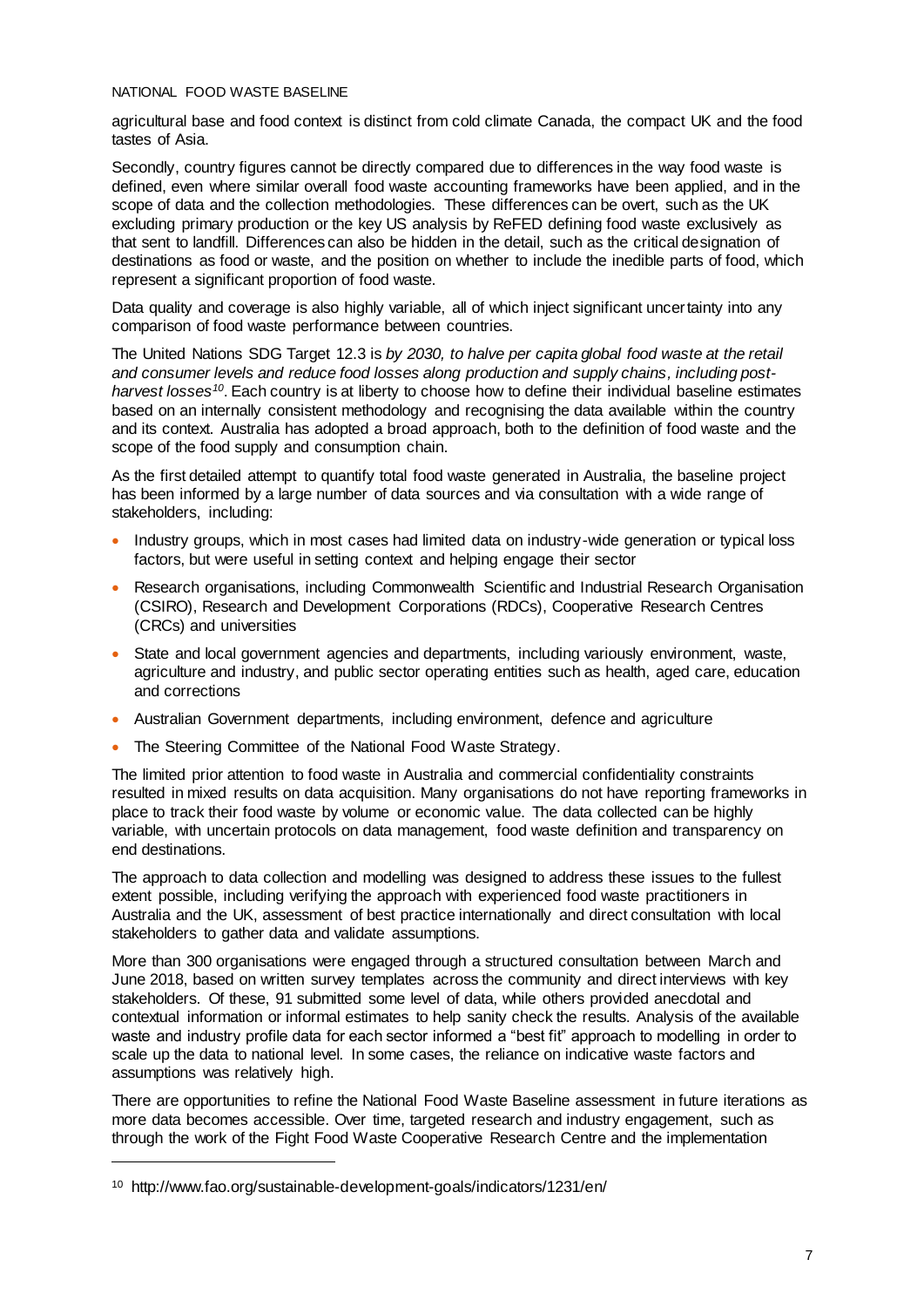phase of the National Food Waste Strategy by Food Innovation Australia Limited are expected to support and improve the reach and rigour of food waste datasets and strengthen the reporting framework and its capacity to accurately track performance and identify further opportunities to reduce food waste.